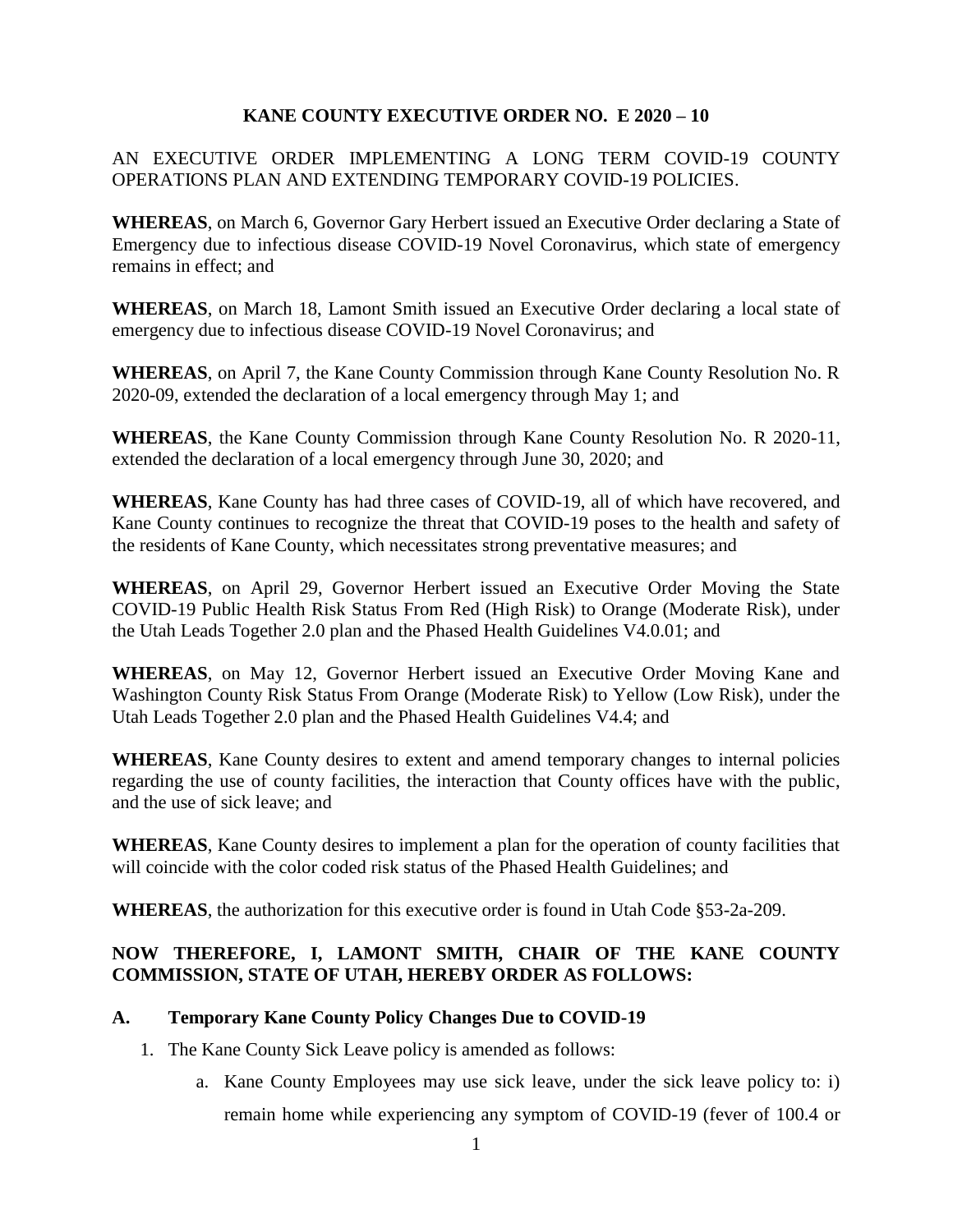above, cough, trouble breathing, sore throat, sudden change in taste or smell, and muscle aches or pains), after consultation with a supervisor, ii) to comply with any quarantine or isolation period due to COVID-19, iii) to care for children needing childcare and childcare is unavailable while Red, Orange, or Yellow conditions are in place, and iv) to care for school age children if childcare is unavailable and a school soft closure is in effect.

- b. Any employee using Sick Leave may accrue a negative balance of up to 160 hours.
- 2. The Donated Sick Leave policy is amended as follows:
	- a. In order to donate Sick Leave an employee must maintain a minimum of 480 hours of accrued sick leave.
	- b. Employees may only donate up to 160 hours of accrued sick leave in a twelvemonth period.
	- c. Before requesting donated sick leave, an employee must exhaust all of their leave and accrue a negative balance of Sick Leave of 160 hours.

#### **B. Kane County Facilities Color Coded COVID-19 Operational Plan**

- 1. All Kane County Employees shall comply with the General Conditions for ALL COLORS listed in Section B2 and with the conditions listed under the Section below that represents the Risk Level and Color designated for Kane County by the Governor under the Utah Leads Together Plan and the Phased Health Guidelines. All Kane County Facilities shall be operated in accordance with the General Conditions for ALL COLORS listed in Section B2 and the Section listed below that represents the Risk Level and Color designated for Kane County by the Governor under the Utah Leads Together Plan and the Phased Health Guidelines.
- 2. General Conditions for ALL COLORS:
	- a. All County Personnel shall follow strict hygiene standards, including:
		- i. Wash hands frequently with soap and water for at least 20 seconds
		- ii. Use hand sanitizer frequently
		- iii. Avoid touching your face
		- iv. Cover coughs or sneezes (e.g. into a tissue, sleeve, or elbow; not hands)
		- v. Regularly clean high-touch surfaces (e.g. door handles, counters, light switches, remote controls, restroom surfaces)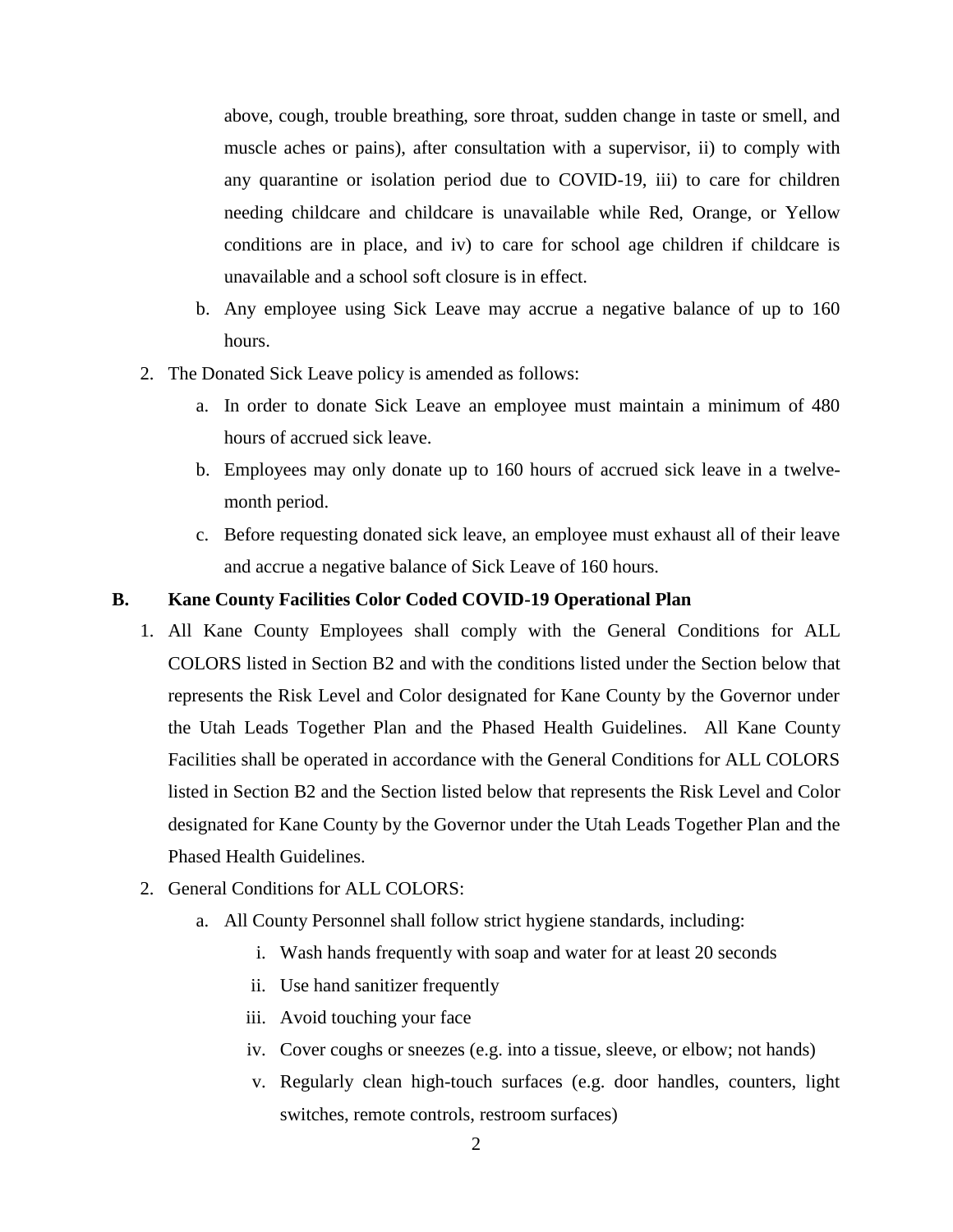- vi. Do not shake hands
- vii. Follow other standards promulgated by the Utah Department of Health, and local health department
- b. County Personnel shall regularly disinfect high-touch areas (e.g. door handles, buttons/switches, countertops, handrails, restroom surfaces, etc.)
- c. Workspaces should be designed to ensure six feet of distance between personnel
- d. Employees who are sick must remain at home and should not work from home unless approved by a supervisor.
- e. Healthy employees who become quarantined or isolated at home due to an infection or exposure to COVID-19 but are no longer sick are encouraged to work from home when possible.
- f. Employees, prior to coming to work, must conduct a self-assessment for COVID-19, using the approved form. Any Kane County employee that is experiencing a fever or multiple symptoms of COVID-19 (fever of 100.4 or above, cough, trouble breathing, sore throat, sudden change in taste or smell, and muscle aches or pains) that are not explained by other known conditions such as seasonal allergies shall remain home and shall not return to work without consulting a physician about a possible COVID-19 infection. Employees are strongly encouraged to use the telehealth services available under the employee health insurance plan or call 1-800-456-7707 instead of calling the local clinic to limit their workload.
- g. Individual supervisors have the authority to require employees with any illness or symptoms of COVID-19 to remain home from work and use sick leave under the sick leave policy.
- h. Prior to entering any Kane County facility, members of the public shall conduct a self-assessment for COVID-19. Any member of the public who is experiencing any symptoms of COVID-19 (fever of 100.4 or above, cough, trouble breathing, sore throat, sudden change in taste or smell, and muscle aches or pains) shall not be allowed to enter any Kane County facility and should remain at home.
- i. All Kane County facilities that are accessed by the public should have a hand washing and/or hand sanitation station at all open entrances.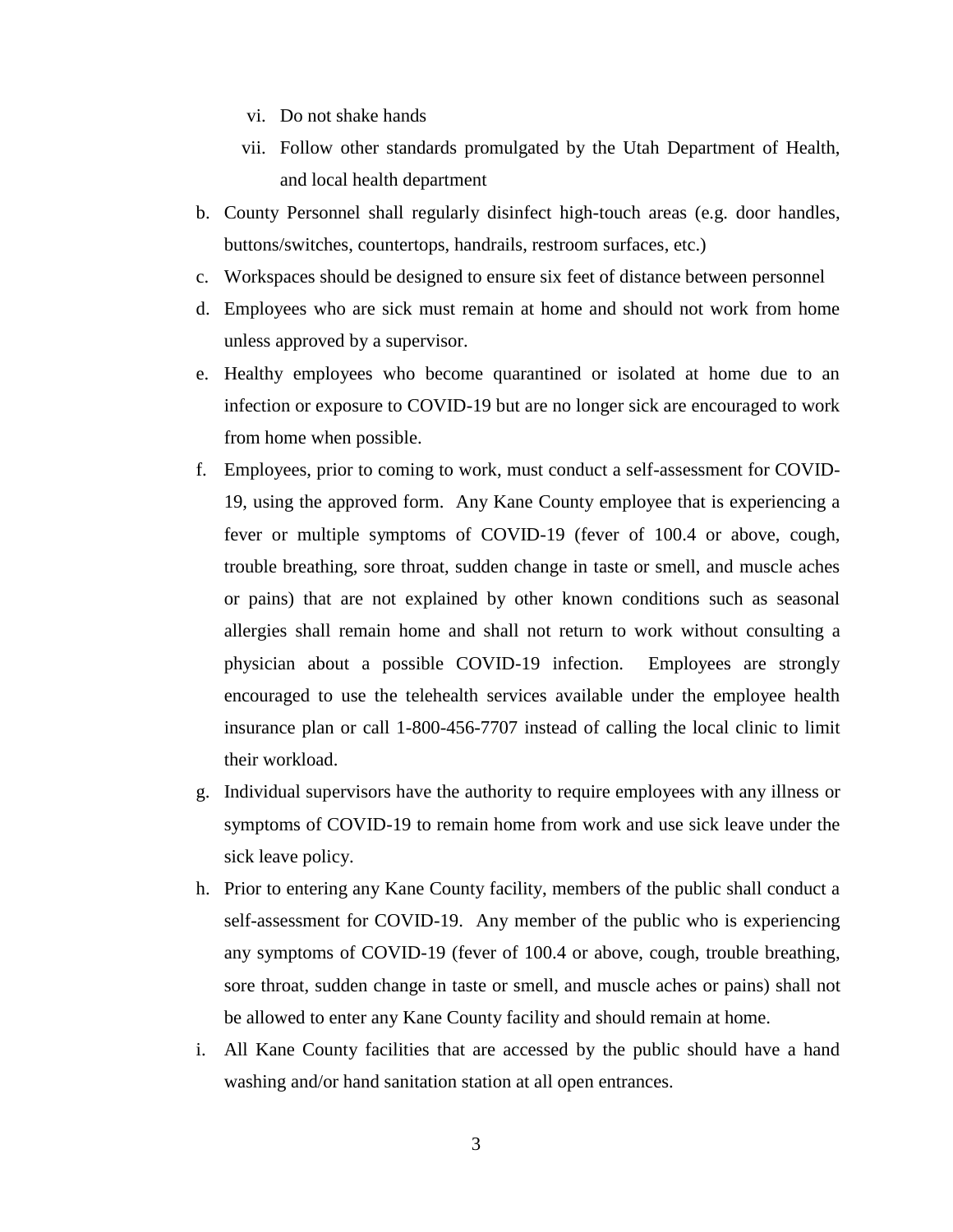- j. All offices and departments shall make a face covering available to their employees and all employees shall wear a face covering when interacting with a customer under circumstances where it is difficult to remain six feet apart.
- 3. RED or High Risk.
	- a. All Kane County Offices and Departments shall take extreme precautions to protect employees and the public.
	- b. All Kane County facilities are to remain locked except as set forth below. The public can only access county facilities with an approved appointment or for the Justice Court as set forth below. Hand washing and/or hand sanitation stations shall be available where the public is allowed to enter.
	- c. The Kane County facilities and offices listed below are open to the public by appointment only. The public is prohibited from in-person visits to any Kane County Office or Department and should use alternative means such as email or telephone unless an in-person visit is necessary, critical, and time sensitive. An in-person appointment may only be made over the phone or by email. A doorbell will be used at main entrances to county buildings.
		- i. Kane County Assessor and the county operated site for the Division of Motor Vehicles
		- ii. Kane County Land Use Authority
		- iii. Kane County Recorder
		- iv. Kane County Treasurer
		- v. Kane County Clerk
		- vi. Kane County Attorney
		- vii. Kane County Building Department
		- viii. Kane County Care n' Share see below for further details
	- d. The following Kane County facilities and offices are closed to the public:
		- i. Kane County Senior Center see below for further details
		- ii. Kane County Office of Tourism see below for further details
		- iii. Kane County Sheriff's Office (Public Safety Facility) see below for further details
		- iv. Kane County IT Department, HR Department, Budget Office, Roads Department and GIS Department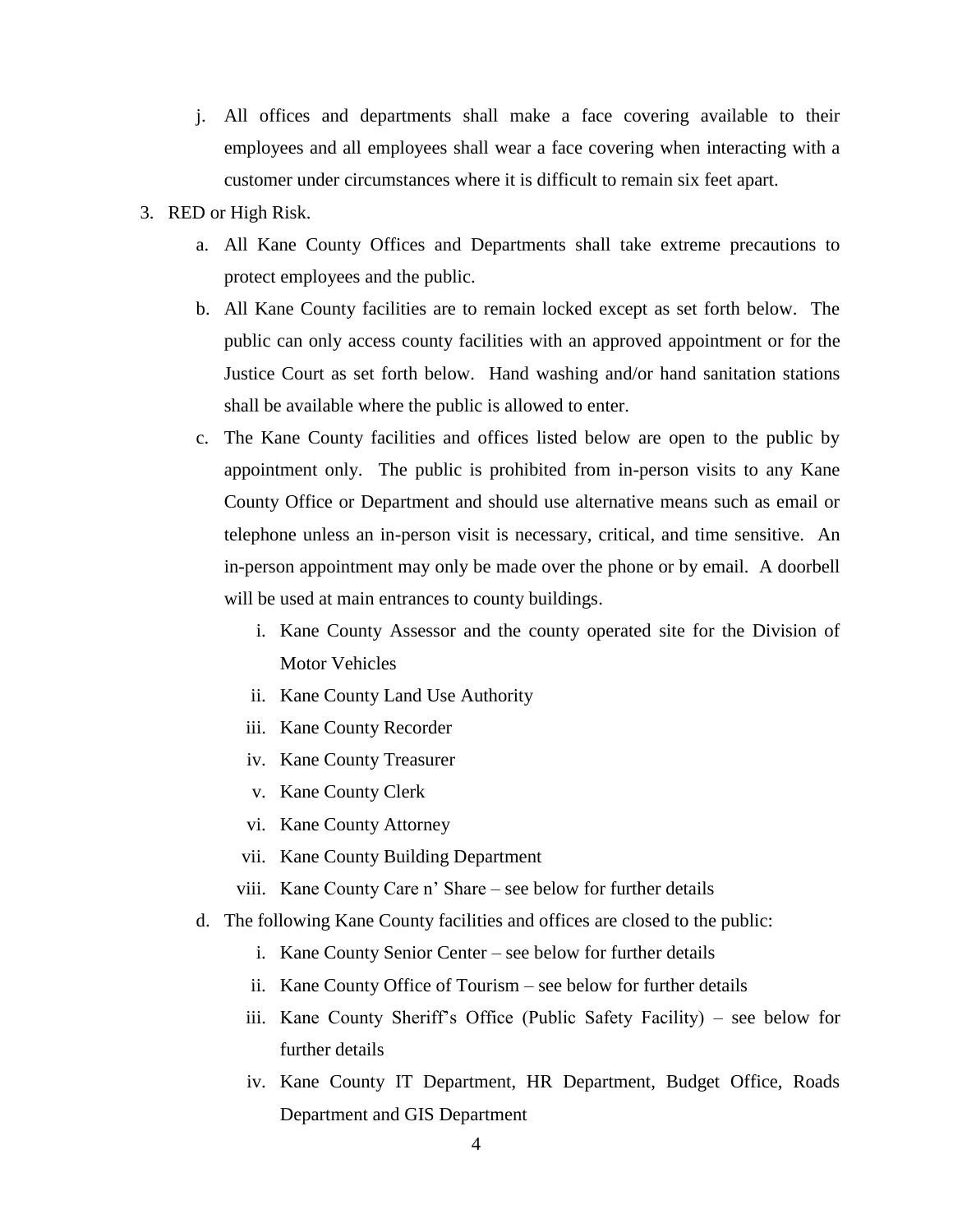- v. Kanab Center
- vi. Kane County Kaneplex
- vii. Kane County North Event Center
- viii. Kane County Emergency Management Building (Formerly Search and Rescue "SAR" Building)
- e. The Kane County Justice Court is open to the public through the hallway window and the East center entrance to the Courthouse. The East center entrance shall remain open for public access to the Justice Court hallway window.
- f. The Kane County Care n' Share shall continue to provide services to county residents either by appointment or by other means that ensure strict social distancing guidelines.
- g. The Kane County Senior Center is closed to the public. Services that can be offered by home delivery or other means can be provided with appropriate social distancing guidelines in place.
- h. The Kane County Office of Tourism is open to the public through the walk up window.
- i. The Kane County Sheriff's Office (Public Safety Facility) is under strict social distancing guidelines. It is closed to the public and may have additional restrictions in place at the discretion of the Kane County Sheriff. The Sheriff is authorized to open public services such as finger printing and on-site visitation of inmates, so long as the state Phased Health Guidelines are complied with and the safety of jail staff and inmates can be adequately protected.
- j. All meetings and gatherings of County personnel shall be conducted electronically.
- k. All Kane County Offices and Departments shall continue to serve the public by phone, email or other electronic means. Individual offices shall institute extreme policies to limit required in-person interactions with the public.
- l. County Offices and Departments shall limit all non-essential in-person interactions with other offices.
- m. Individual supervisors are required to allow their healthy staff, where possible, to work from home and may require working from home, where possible.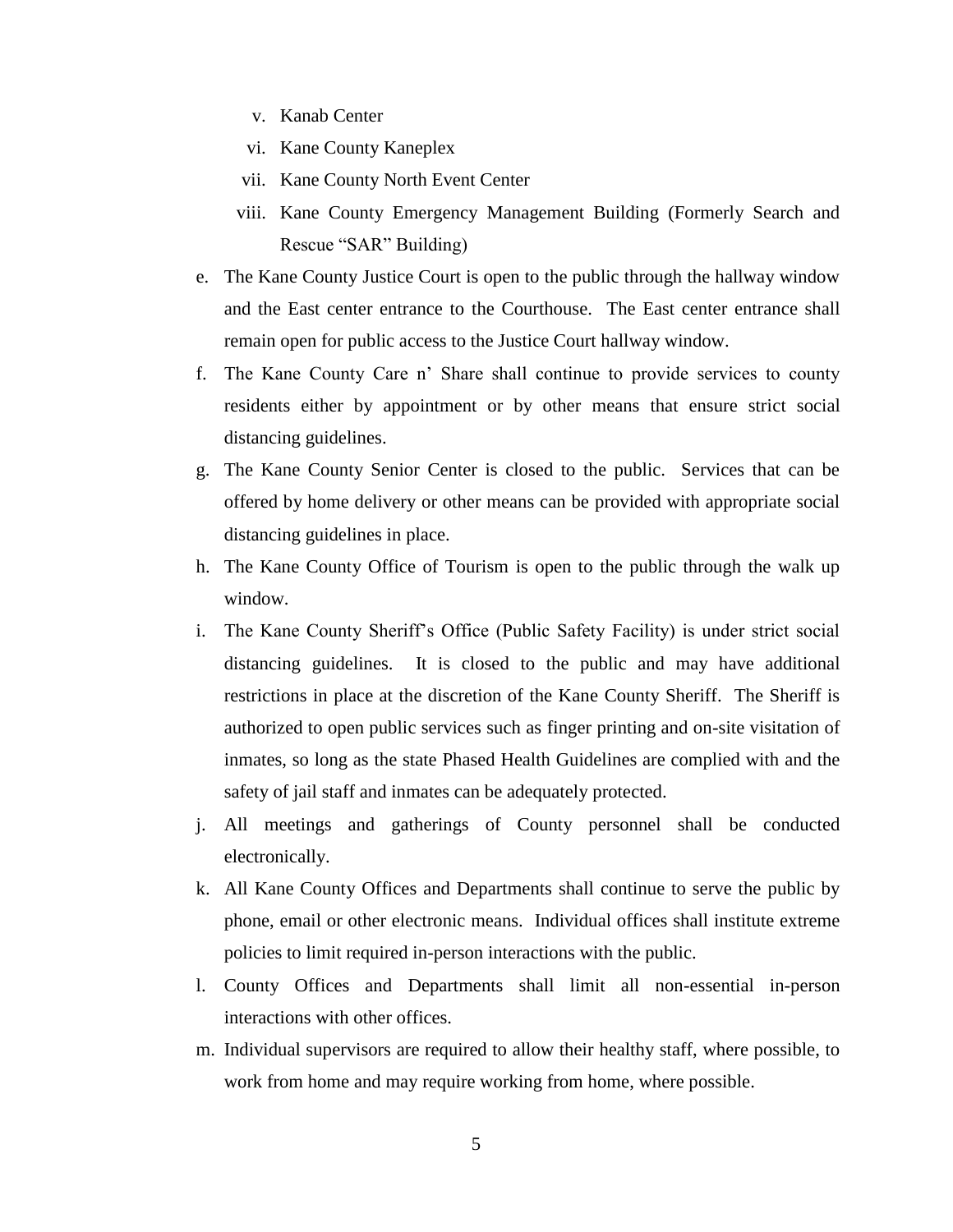- n. Non-essential travel is restricted. Employees who are required to travel must quarantine for 14 days upon returning from high-risk areas as designated by the CDC.
- 4. ORANGE or Moderate Risk.
	- a. All Kane County Offices and Departments shall take extreme precautions to protect employees and the public.
	- b. All Kane County Facilities are to remain locked except as set forth below. The public can only access county facilities with an appointment or for the Justice Court as set forth below. Hand washing and/or hand sanitation stations shall be available where the public is allowed to enter.
	- c. The Kane County facilities and offices listed below are open to the public by appointment only. The public is strongly encouraged to avoid in-person visits to any Kane County Office or Department and to use alternative means such as email or telephone unless an in-person visit is necessary, critical, and time sensitive. An in-person appointment may be made over the phone or by email. If a person comes to the office without an appointment and has legitimate business with the county office, they may schedule an appointment at that time and may be served immediately if applicable social distancing restrictions can be ensured. A doorbell will be used at main entrances to county buildings.
		- i. Kane County Assessor and the county operated site for the Division of Motor Vehicles
		- ii. Kane County Land Use Authority
		- iii. Kane County Recorder
		- iv. Kane County Treasurer
		- v. Kane County Clerk
		- vi. Kane County Attorney
		- vii. Kane County Building Department
		- viii. Kane County Care n' Share see below for further details
	- d. The following Kane County facilities and offices are closed to the public:
		- i. Kane County Senior Center see below for further details
		- ii. Kane County Office of Tourism see below for further details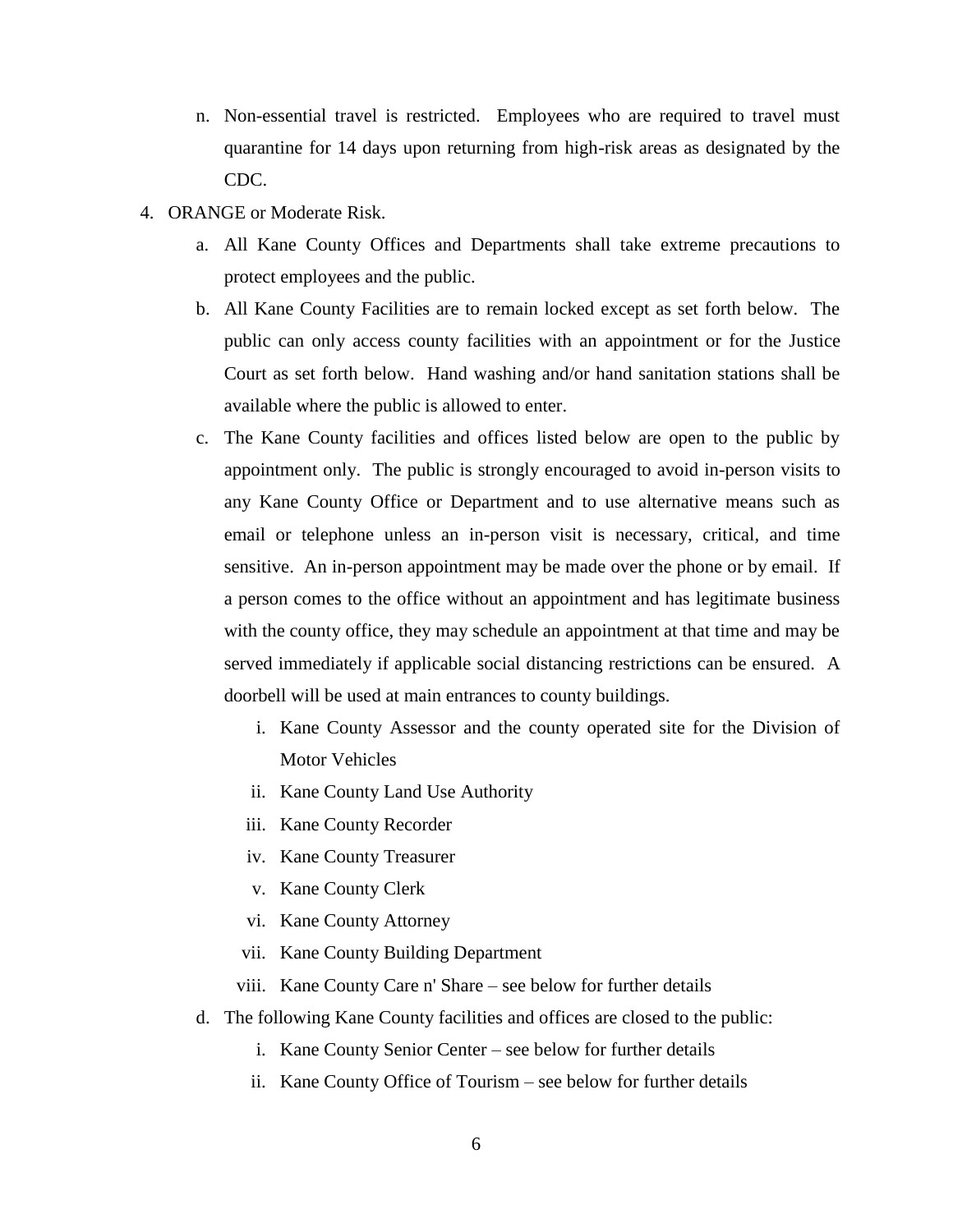- iii. Kane County Sheriff's Office (Public Safety Facility) see below for further details
- iv. Kane County IT Department, HR Department, Budget Office, Roads Department, and GIS Department
- v. Kane County North Event Center see below for further details
- vi. Kane County Emergency Management Building (Formerly Search and Rescue "SAR" Building) – see below for further details
- e. The Kane County Justice Court is open to the public through the hallway window and the East center entrance to the Courthouse. The East center entrance shall remain open for public access to the Justice Court hallway window.
- f. The Kane County Care n' Share shall continue to provide services to county residents either by appointment or by other means that ensure strict social distancing guidelines.
- g. The Kane County Senior Center is closed to the public. Services that can be offered by home delivery or other means can be provided with extreme social distancing guidelines in place.
- h. The Kane County Office of Tourism is open to the public through the walk up window.
- i. The Kane County Sheriff's Office (Public Safety Facility) is under strict social distancing guidelines. It is closed to the public and may have additional restrictions in place at the discretion of the Kane County Sheriff. The Sheriff is authorized to open public services such as finger printing and on-site visitation of inmates, so long as the state Phased Health Guidelines are complied with and the safety of jail staff and inmates can be adequately protected.
- j. The North Event Center and the Emergency Management Building (formerly Search and Rescue Building) are closed to the public but are open for use by governmental entities so long as the entity complies with the Phased Health Guidelines for Orange. The gym at the North Event Center is closed.
- k. The Kanab Center and the Kaneplex are open for public and private events as follows:
	- i. The event can only be those listed as allowed under the Phased Health Guidelines for Orange.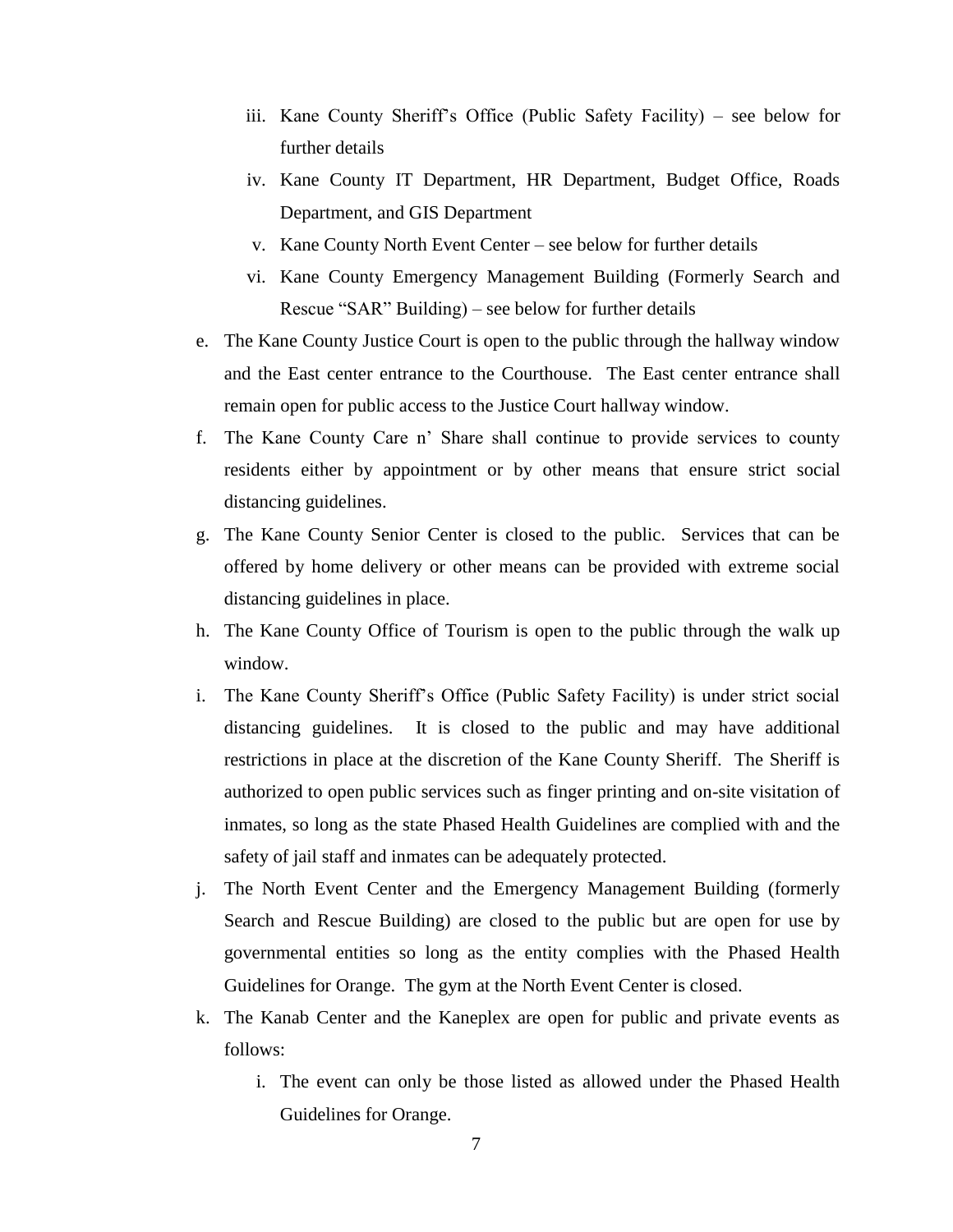- ii. The event organizer must: A) submit a safety plan to the Office of Tourism that complies with the restrictions listed in the relevant portions of the Phased Health Guidelines, and B) establish that the event organizer can fully implement the plan.
- iii. The safety plan must be approved by the Office of Tourism Director prior to the event.
- iv. The Kanab Center Gym cannot be used for athletic events.
- l. All meetings and gatherings of County personnel shall be conducted electronically where possible. No meeting or gathering may be held in excess of twenty people.
- m. All Kane County Offices and Departments shall continue to serve the public by phone, email or other electronic means. Individual offices shall institute reasonable policies to limit required in-person interactions with the public.
- n. County Offices and Departments shall reasonably limit in-person interactions with other offices.
- o. Individual supervisors are required to allow their healthy staff, where possible, to work from home and may require working from home, where possible.
- p. Out-of-State travel should be limited where possible. Employees must quarantine for 14 days upon returning from high-risk areas as designated by the CDC.
- 5. YELLOW or Low Risk.
	- a. All Kane County Offices and Departments shall take reasonable precautions to protect employees and the public.
	- b. Kane County Facilities that are normally unlocked during business hours may be unlocked other than the Public Safety Complex, Senior Center and Care n' Share. Each building should have as few entrances unlocked as possible, with hand washing and/or hand sanitation stations available for the public. The Courthouse will be accessible by the North West and Center West entrances.
	- c. The Kane County facilities and offices listed below are open by appointment only. The public is encouraged to avoid in-person visits to any Kane County Office or Department and to use alternative means such as email or telephone. An appointment may be made in person but the public is encouraged to make an appointment over the phone or by email. If a person comes to the office without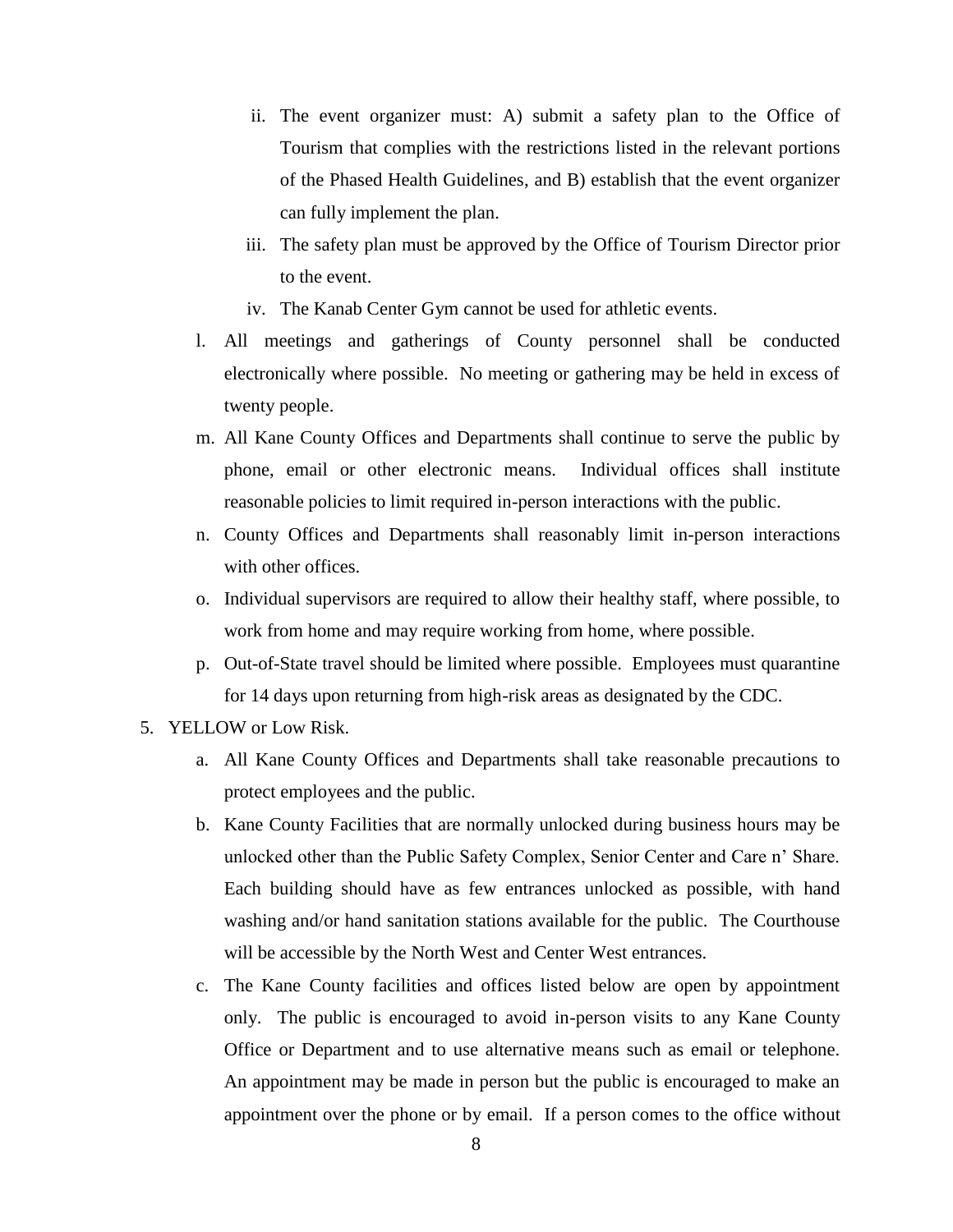an appointment, the person may be served at that time if applicable social distancing restrictions can be ensured.

- i. Kane County Assessor and the county operated site for the Division of Motor Vehicles
- ii. Kane County Land Use Authority
- iii. Kane County Recorder
- iv. Kane County Treasurer
- v. Kane County Clerk
- vi. Kane County Attorney
- vii. Kane County Building Department
- viii. Kane County Care n' Share see below for further details
- ix. Kane County IT Department, HR Department, Budget Office, Roads Department, and GIS Department
- d. The following Kane County facilities and offices are closed to the public:
	- i. Kane County Senior Center see below for further details
	- ii. Kane County Sheriff's Office (Public Safety Facility) see below for further details
- e. The Kane County Justice Court is open to the public through the hallway window but the public will be directed to use the center west and North West entrances to the Courthouse.
- f. The Kane County Care n' Share shall continue to provide services to county residents either by appointment or by other means that ensure reasonable social distancing guidelines.
- g. The Kane County Senior Center is closed to the public. Services that can be offered by home delivery or other means can be provided with extreme social distancing guidelines in place.
- h. The Kane County Office of Tourism is open to the public without the need for an appointment. Large groups should be limited to ensure reasonable social distancing requirements.
- i. The Kane County Sheriff's Office (Public Safety Facility) is under strict social distancing guidelines. It is closed to the public and may have additional restrictions in place at the discretion of the Kane County Sheriff. The Sheriff is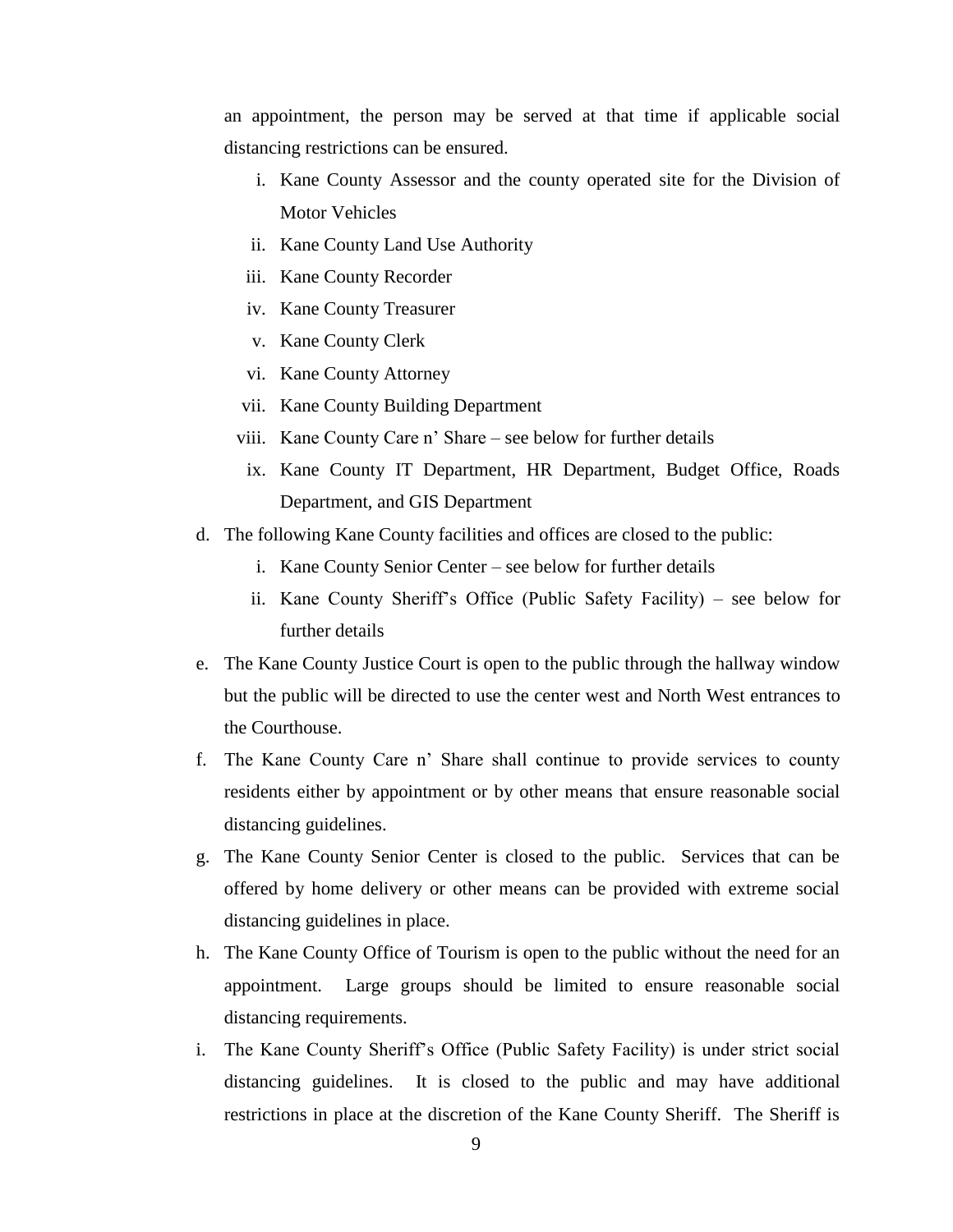authorized to open public services by appointment such as finger printing and onsite visitation of inmates, so long as the state Phased Health Guidelines are complied with and the safety of jail staff and inmates can be adequately protected.

- j. The Kanab Center, Kaneplex, North Event Center, and the Emergency Management Building (formerly Search and Rescue Building) are open for public and private events as follows:
	- i. The event or use can only be those listed as allowed under the Phased Health Guidelines for Yellow.
	- ii. The event organizer must: A) submit a safety plan to the Office of Tourism that complies with the restrictions listed in the relevant portions of the Phased Health Guidelines, and B) establish that the event organizer can fully implement the plan.
	- iii. The safety plan must be approved by the Office of Tourism Director prior to the event.
- k. All meetings and gatherings of County personnel are encouraged to be electronic where possible. No meeting or gathering may be held in excess of fifty people.
- l. All Kane County Offices and Departments shall continue to serve the public by phone, email or other electronic means. Individual offices shall institute reasonable policies to limit required in-person interactions with the public.
- m. County Offices and Departments should maintain six feet of distance when interacting with other offices.
- n. Individual supervisors should prepare healthy staff to return to work. Working from home, where possible, is permitted.
- o. Out-of-State travel should be reasonably limited. Employees must quarantine for 14 days upon returning from high-risk areas as designated by the CDC.
- 6. GREEN or "New Normal" Risk.
	- a. All Kane County Offices and Departments shall take reasonable precautions to protect employees and the public.
	- b. All offices and departments may return to normal business operations.
	- c. The Senior Center may open but should take extreme measures and follow strict social distancing and cleaning measures. Expanded in-home services should continue where possible.